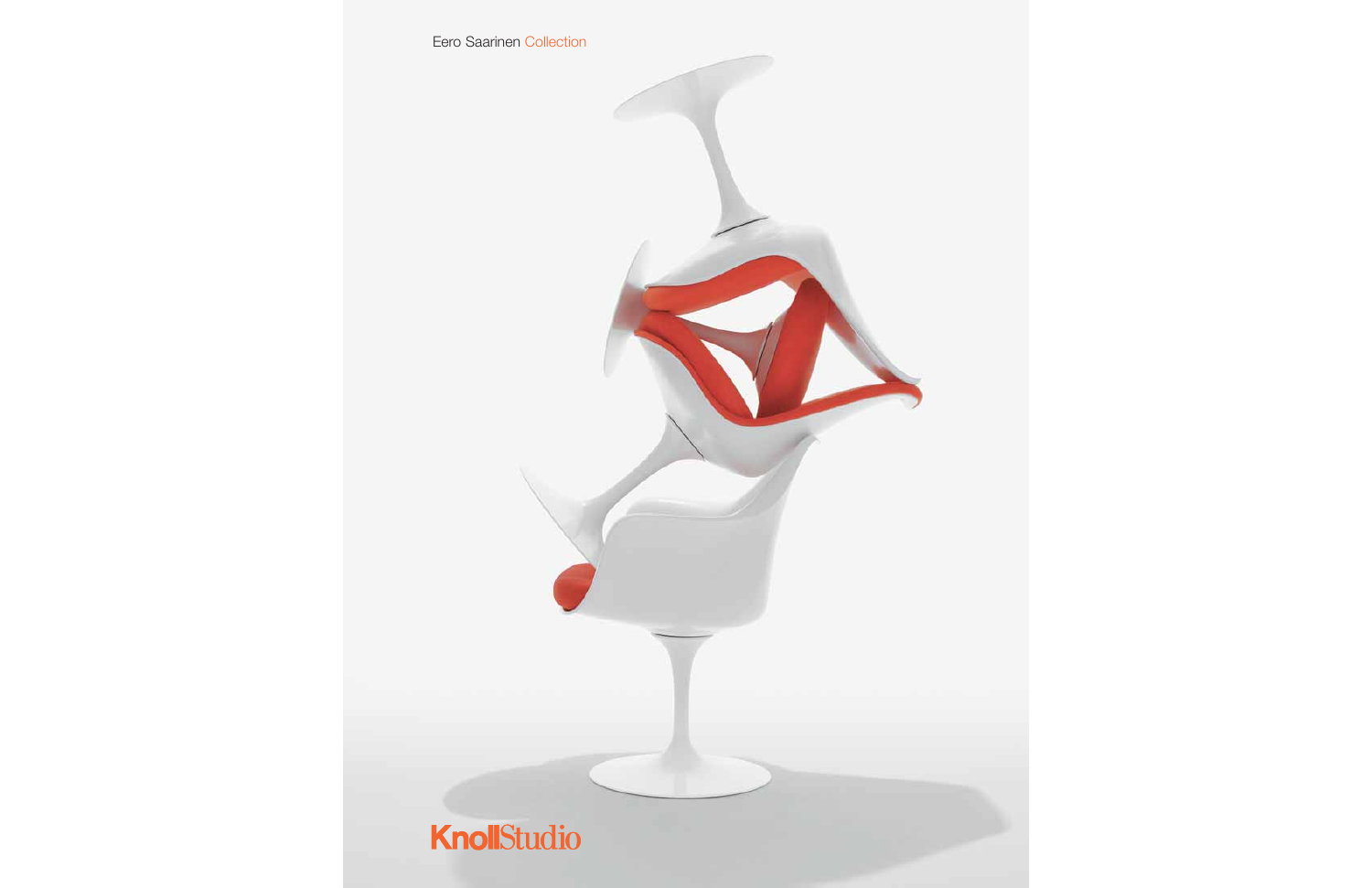Eero Saarinen Collection



While studying at the pioneering Cranbrook Academy of Art in the 1930s, Florence Knoll forged a lasting friendship with Eero Saarinen, whose father, renowned Finnish architect Eliel Saarinen, served as Cranbrook's president. The friendship between these avid students of design would evolve into a partnership that produced some of the

most revered furniture pieces of the 20th century.

Eero Saarinen insisted that, in any design, "confusion comes from trying to amalgamate several conflicting ideas." To avoid that confusion, in his furniture designs for Knoll, as in his world renowned architecture, Saarinen sought the essential idea and represented it formally with "clarity and strength," always striving for "consistency and relatedness of all parts."

In 1948, Saarinen designed the immensely successful Womb chair at Florence Knoll's specific request for "a chair that was like a basket full of pillows…something I could curl up in." Beginning in 1956, he addressed the "ugly, confusing, unrestful world" he believed resulted from "the slum of legs" underneath "typical chairs and tables," and realized his ideal of formal unity with the Tulip chair and pedestal table collections for Knoll. These majestically effortless, one-legged molded fiberglass chairs and tables have since become symbols of mid-century modern design and mainstays of the Knoll design legacy.

The Saarinen collection reflects the KnollStudio® commitment to timeless, enduring design, continuing the Knoll legacy of producing furniture to the exacting standards of the designer and affirming our unwavering belief in the power and utility of modern design.



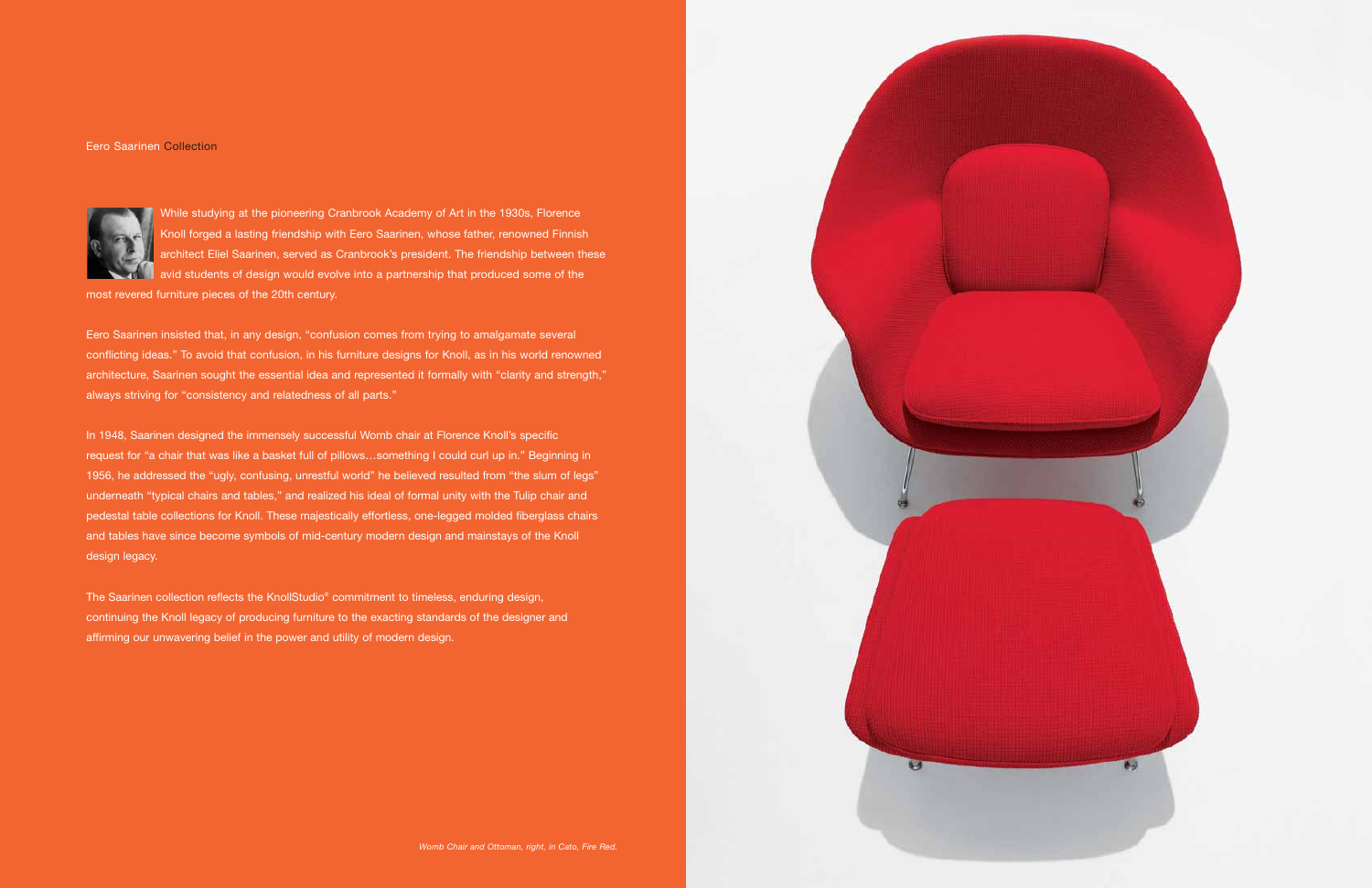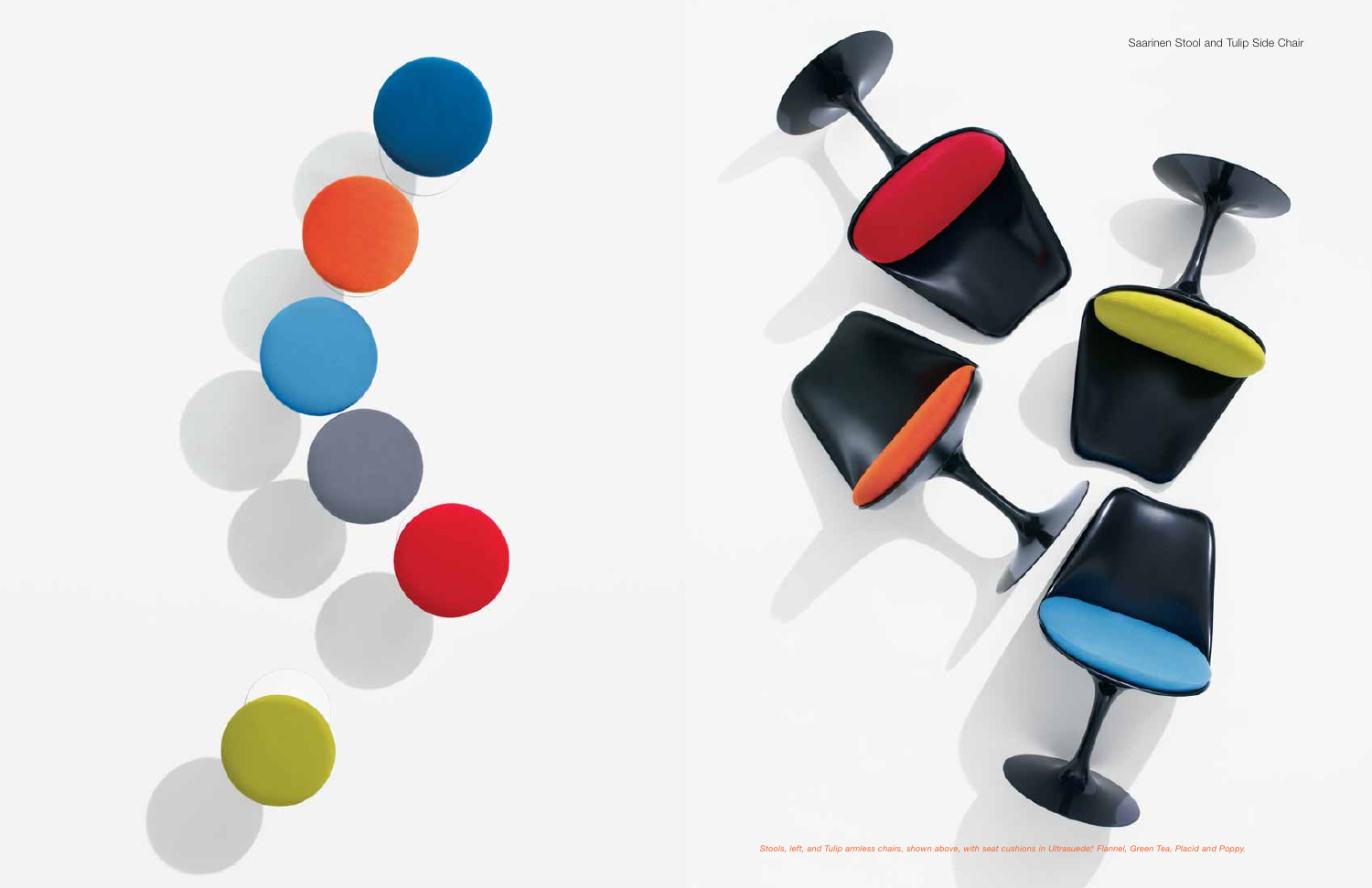





*table with Saarinen Executive arm chairs in Spinneybeck® Acqua leather, Arctic Sea, shown left.*

*For meeting, for dining, for accenting a home or office, Saarinen's pedestal tables offer sculptural grace.*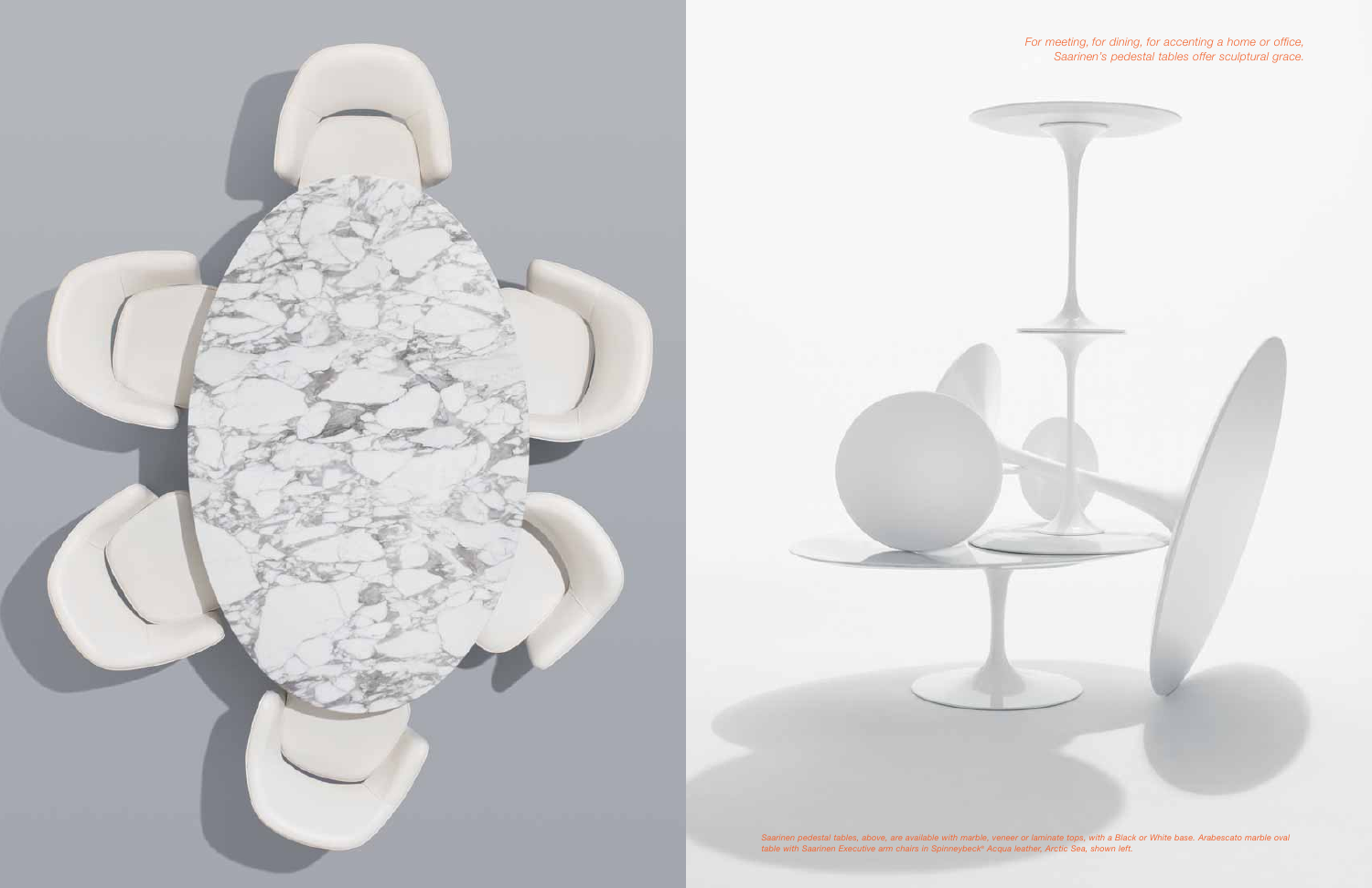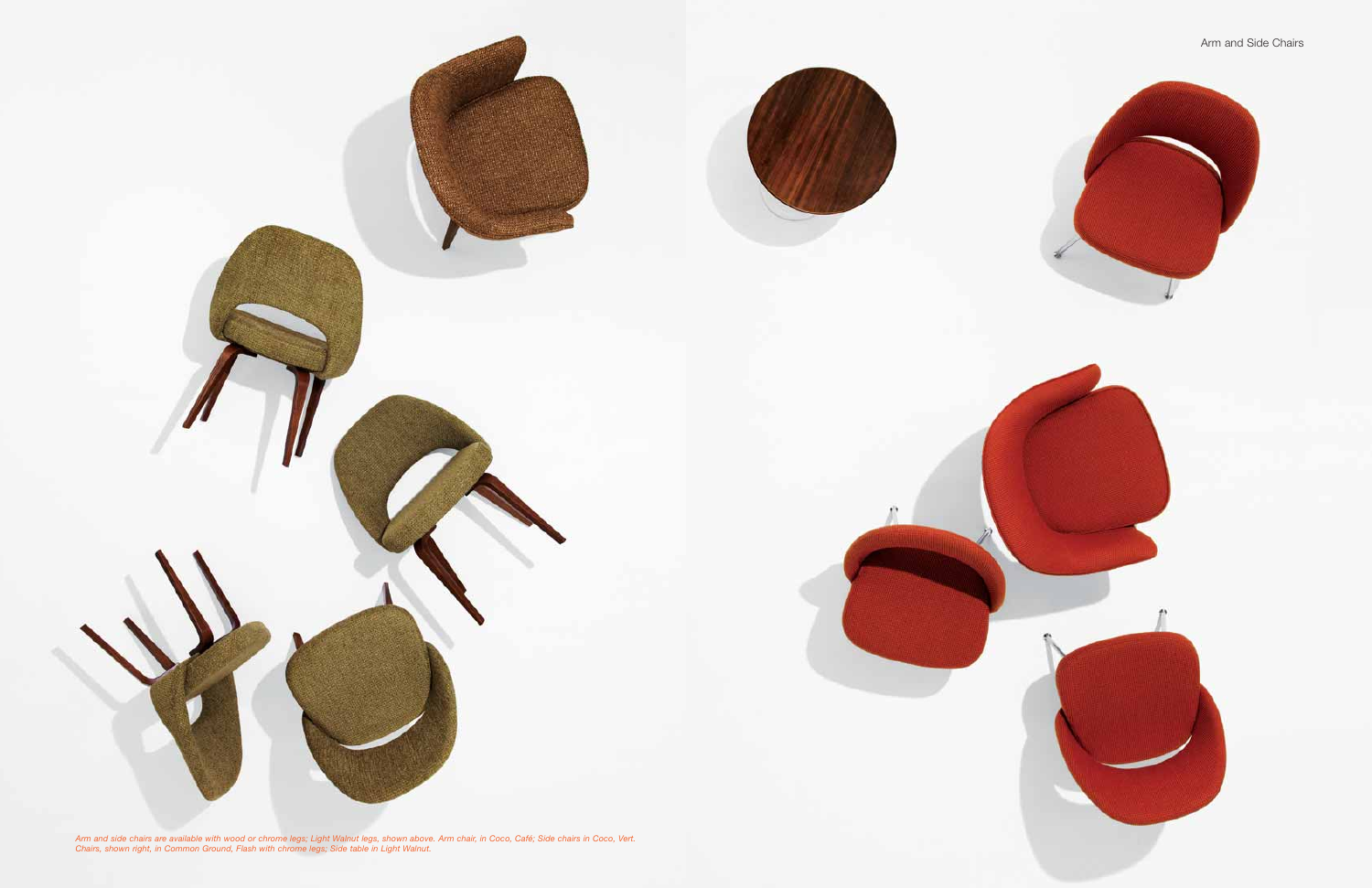

*The Saarinen Collection features a range of upholstery and finish options, including plastic back side chairs; Tulip chairs in Black or White* me baanner bonection reathes a range or apholstery, and mism options, including plastic back side chairs, rulp chairs in Dack or Wille extension of wille and Back Cover: Tulip chairs and Stool in Ultrasuede, Poppy.<br>
molded

## Eero Saarinen Collection